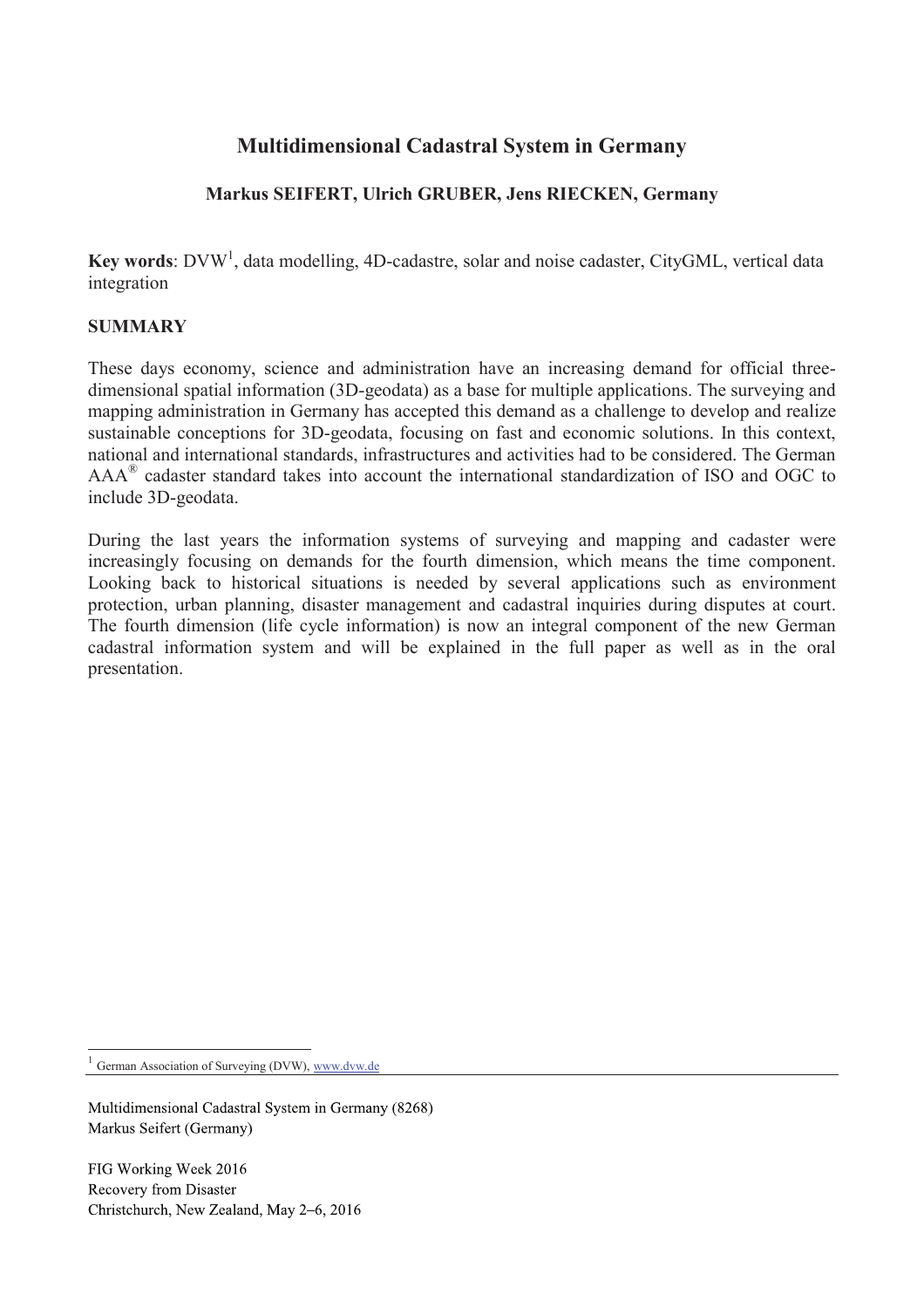# **Multidimensional Cadastral System in Germany**

## **Markus SEIFERT, Ulrich GRUBER, Jens RIECKEN, Germany**

### **1. THE DEMAND FOR 3D-BUILDING INFORMATION**

#### **1.1 Energy turnaround**

In Germany the government targets at climate and environmental protection currently lead to extensive changes in the energy sector, the so called energy turnaround. This includes the end of the use of nuclear energy by 2020, the reduction of greenhouse gases and other objectives (BlmSchG,

2012). As a result planning processes especially have to take into account the use of photovoltaic technology, geothermal energy, wind energy and the energetic isolation of buildings.

From the process view, data must be available to provide actual information of the environment and all energetically relevant topics. Very often this leads to a data collection or at least to a data processing task. Having the required information, the analysis and the evaluation will give a sustainable picture of the energy balance, including possible savings the use of renewals energies and energetic isolations of buildings.



Photovoltaic map of the city of Dusseldorf

### **1.2 Noise protection**

The 3D-geometry and semantics, particularly of buildings, are very important for simulating and mapping of noise expansion. By a European directive every five years the member states of the European Union are obliged to determine and to document noise pollution in cities. In addition the progress of noise-reduction is checked.



Multidimensional Cadastral System in Germany (8268) Markus Seifert (Germany)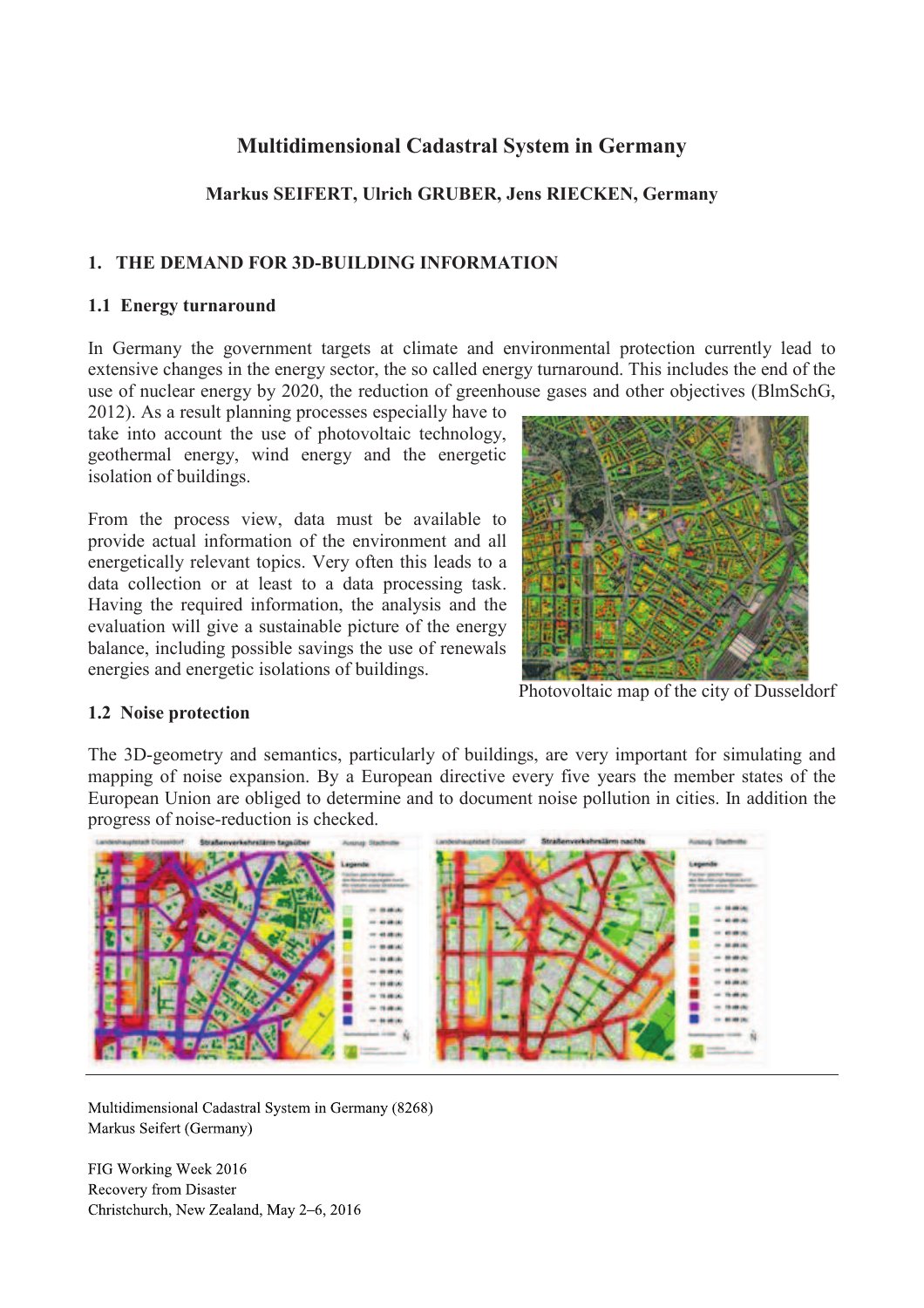Noise map of the city of Dusseldorf (left: during day time, right: at night)

#### **1.3 Urban planning**

urban planning was always essential in the 2D-world, especially to consider the property distribution. Nowadays 3D-information is a basic demand of the urban planning sector. Demographic effects and other restrictions could be visualized in planning alternatives.



Planned school in the county of Recklinghausen

#### **1.4 Disaster management**

Increasingly 3D-information is used in the simulation of disasters, for example for evacuation and flood scenarios.

Right: Air rescue – county of Recklinghausen



### **2. REQUIREMENTS FOR 3D-BUILDING INFORMATION**

### **2.1 Level of Detail (LoD) in the cadaster**

While 3D-building information in the LoD 1 are sufficient for applications like noise mapping (1.2) many other application like the aforementioned photovoltaic map (1.1) at least need a higher LoD 2 resolution (CityGML, 2012). As a consequence so-called "city-models" were built up in many cities in Germany. Their basic goal was to support or even allow a visualization of special application scenarios (examples: 1.3, 1.4). On the other side these models had not special quality or updating mechanisms. Often they used the cadaster as a data source (exact location / 2D building information), but they never became part of the cadaster. To overcome this lack a proposal came up to expand the official cadastral  $AAA^{\circ}$  - data model towards the third dimension.

Multidimensional Cadastral System in Germany (8268) Markus Seifert (Germany)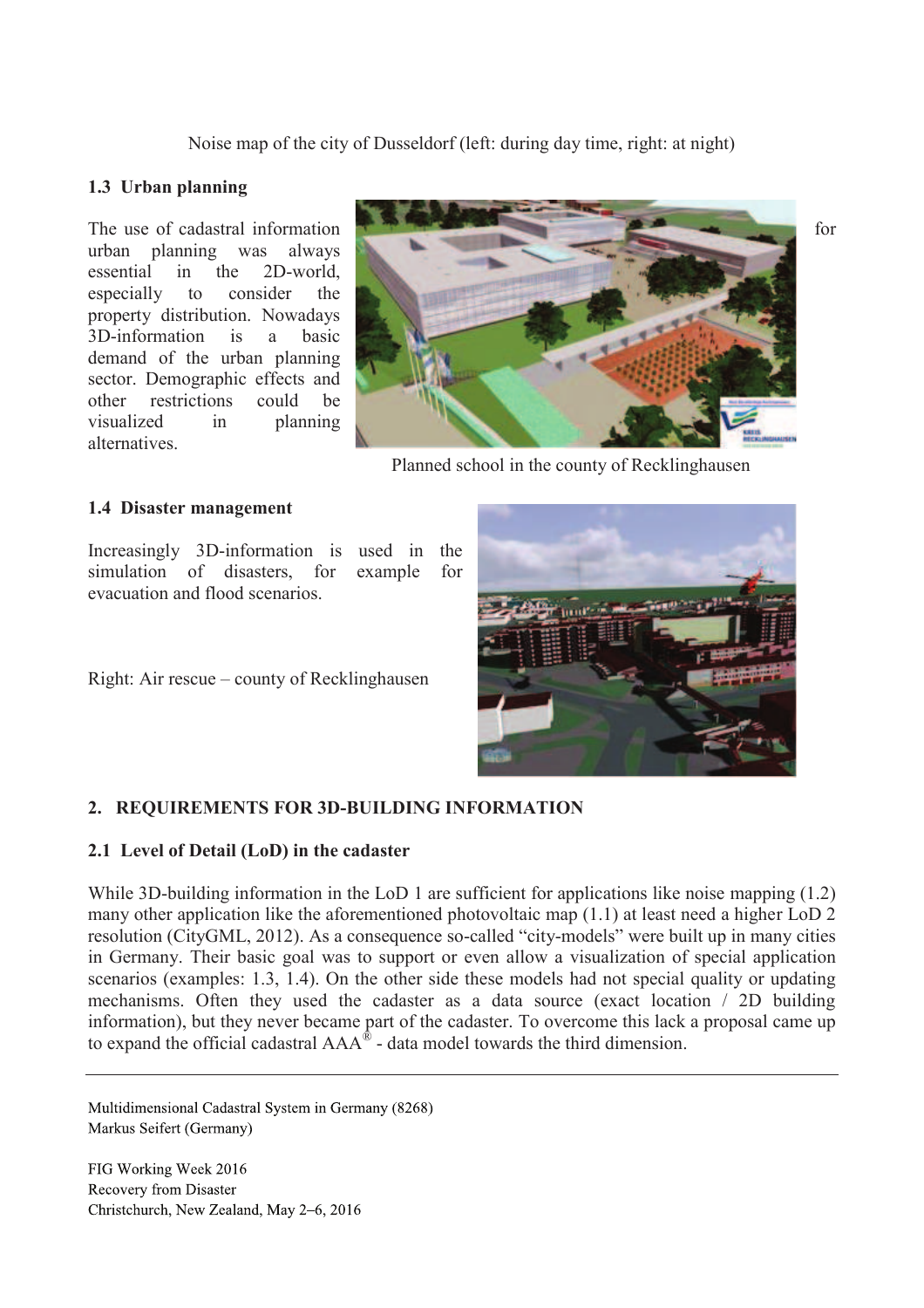

### **2.2 Approach**

Several investigations have proved that only some additional information is needed to build up a 3D-spacial data set out of the existing 2D-spacial cadastral data and to keep the information up to date. What is needed are the number of floors, ridge direction, and the building height. Most of this information already exists in the planning process; additional data is collected during the cadastral survey. With this approach and the integration the aforementioned information a future 3D-cadaster could be implemented sustainable.

These days the 3D approach is a "topographic" extension of the cadaster in Germany. The demand for taxation was the reason for the establishment of the cadaster in the beginning of the 19th century. One hundred years later the property cadaster was established. In the last decades the cadaster was increasingly used for other necessary mapping and planning issues - it became a so called multi-purpose cadaster, at that time restricted to 2D. With the  $AAA^{\circledR}$  – model modern technologies, XML- descriptions' suitable software came up (Hawerk 2002) and today the link to CityGML takes place (Gröger et. al. 2011). With this the 3D-ability is included.



City model, Recklinghausen 3D-spatial data, Recklinghausen

The pictures above show the additional contents of a city model compared to 3D-spatial data. While city models often based on visualization, the AAA® -3D-spatial data are focusing on analysis. After

Multidimensional Cadastral System in Germany (8268) Markus Seifert (Germany)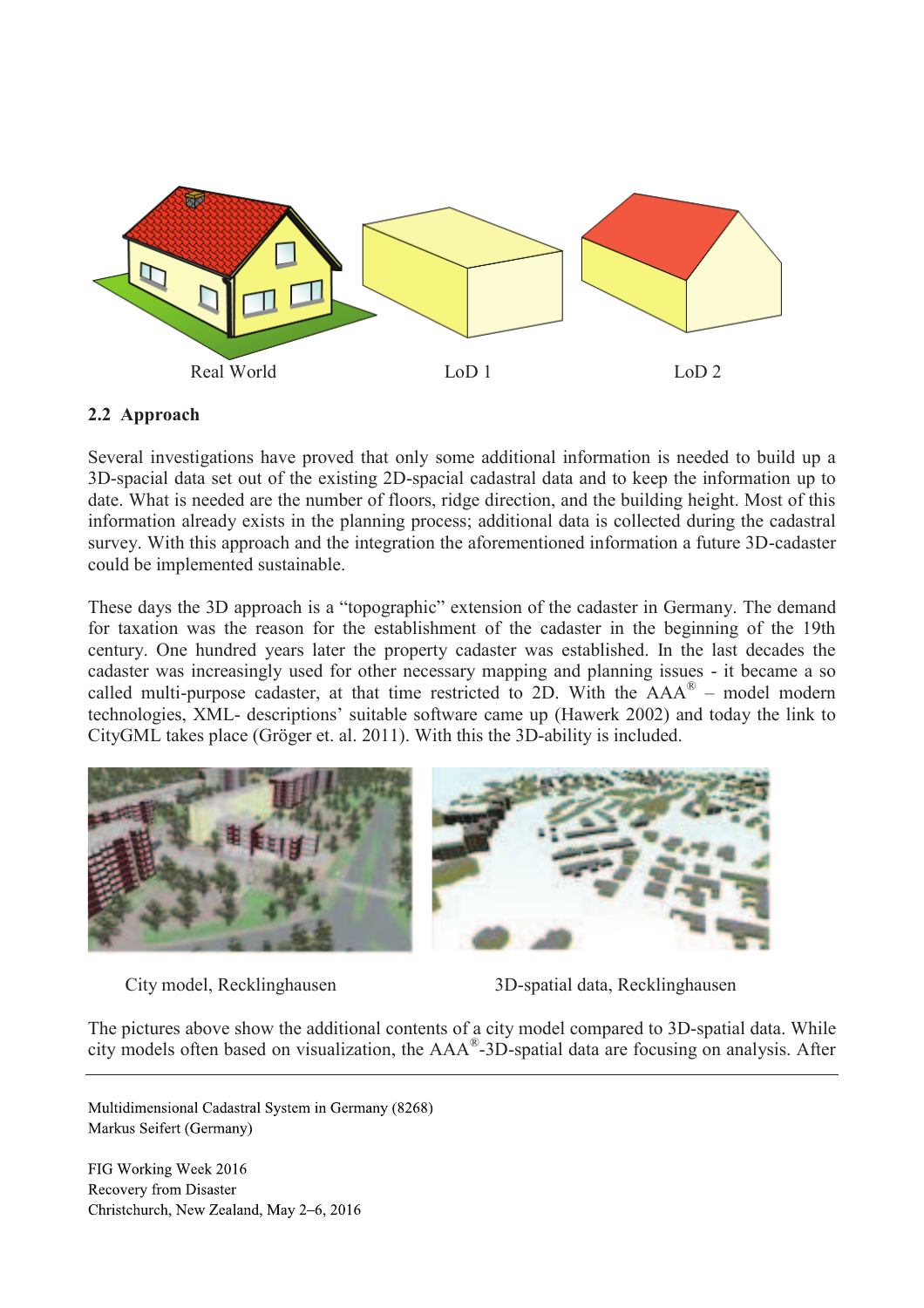the implementation of AAA®-3D-spatial data, city models might be developed automatically as cadastral applications.

## **3. STANDARDS**

# **3.1 CityGML-Profiles and AAA® -3D-spatial data**

The following step by step approach is applied to realize nationwide 3D-geodata set in Germany:

### 3.1.1 Interim solution CityGML-Profiles

Already today, there is a demand for 3D spatial information. The currently used  $AAA^{\circ}$ -data model (version 6) is not able to store and to provide the expected 3D-information. The expanded  $AAA^{\circledR}$ version 7.0 will not be available before 2018 all over Germany.

Therefore the existing OGC standard CityGML (Groeger et al. 2012) for the representation and exchange of 3D- information is used. In March 2012, CityGML 2.0 was published as an international standard by the Open Geospatial Consortium (OGC). To realize the above-mentioned interim solution profiles were created from GML and CityGML taking into account the needs of 3D spatial information of the cadastral and surveying administration. As a result, the classes, attributes and values have been reduced to the maximum extent permitted by the product definition (Gerschwitz et al. 2011).



The diagrams above show that the  $AdV<sup>1</sup>$  - profile uses only parts of the CityGML-schema, especially mandatory requirements and quality indicators<sup>2</sup>. The profiles are logical restrictions to CityGML-schema.

The updating process of the described interim solution will be done by reprocessing of the existing / original data. An object based actualization does not exist yet.

Multidimensional Cadastral System in Germany (8268) Markus Seifert (Germany)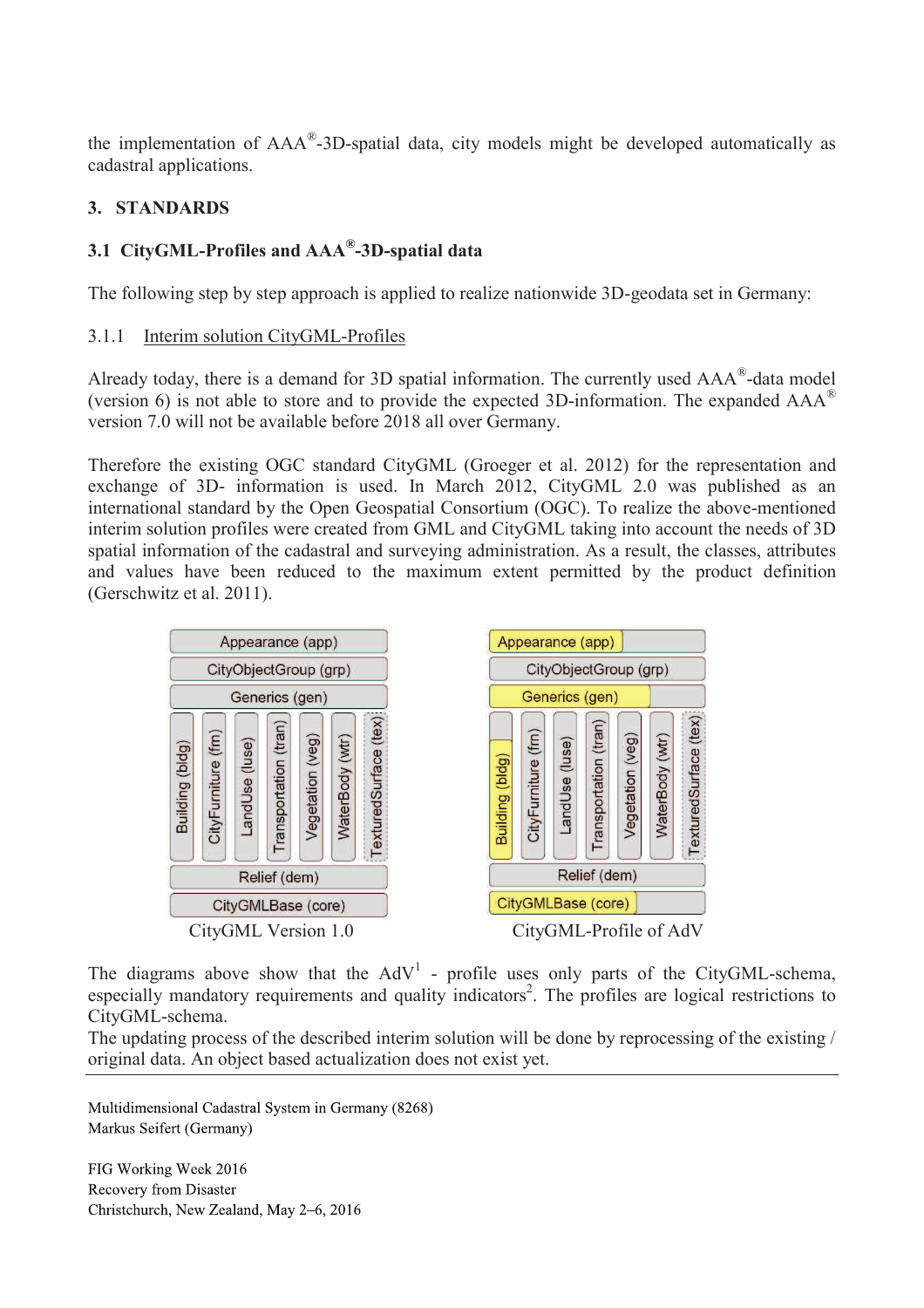### 3.1.2 3D-spatial data in the AAA-concept

The  $AAA^{\circ}$ - concept is national standard for official spatial information in Germany. It was built up completely by specialization of international standards (AdV 2008). The AAA®-schema is a GMLapplication schema which represent the national standard for geospatial data of the surveying and cadastral administration in Germany. The model and external schema are completely embedded in existing standards of ISO and OGC



 $AAA^{\circ}$ - embedding existing international standards  $(AdV 2008)^2$ 

According to size (number of citizens) Recklinghausen is the biggest county district in Germany and therefore comparable to a city like Cologne. In 2011 about 1,600 cadastral surveys took place with respect to buildings. For Recklinghausen, as in general for the German cadaster with over 50

million buildings, it is therefore of fundamental interest to store actual 3D-building information conform to the  $AAA^{\circ}$ - standard and consistent to  $\left[\begin{array}{ccc} 1 & 1 \\ -1 & 1 \end{array}\right]$  2Dand 3D-cadastral object information (in general: 2Dproperty building layer identical to 3D building footprint) - the so called "vertical integration concept".

This "vertical integration concept" takes into account the source of the data and the production process. The "legal" 2D-property building layer as  $\mathbb{R}^3$   $\mathbb{R}^3$ major cadastral information is merged with the 3 dimension from laser scan as a topographic source.  $\|\cdot\|$ result is a "legal" 3D-building model.



 $\overline{a}$  $2 NAS =$  exchange interface, Objektkatalog = feature catalogue, Anwendungsschema= application schema

Multidimensional Cadastral System in Germany (8268) Markus Seifert (Germany)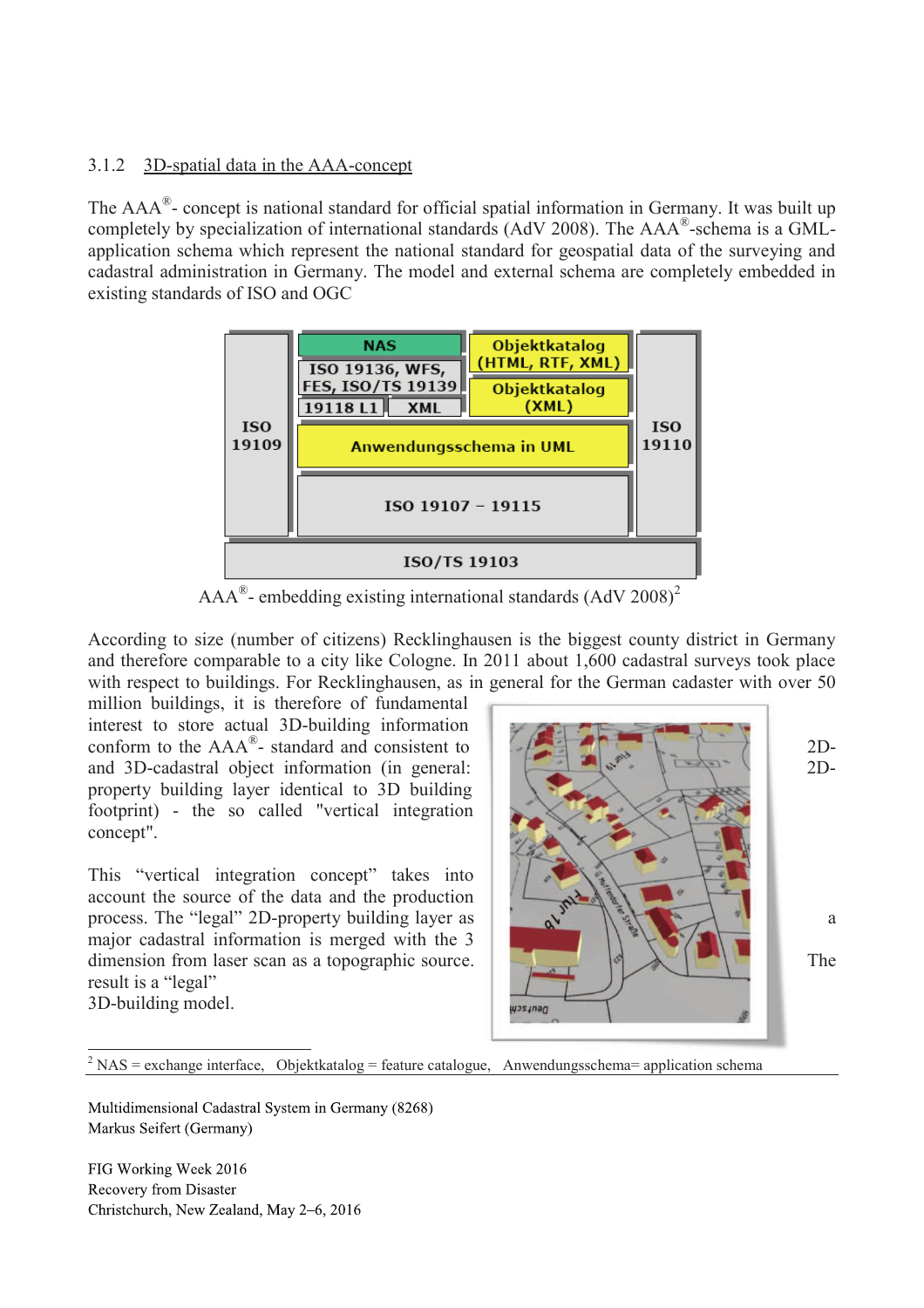It defines the  $AdV<sup>3</sup>$  product "3D building model". As a consequence, the demand, especially of the economy, for official (administrative) 3D-building information could be fulfilled. In addition this data participates in the existing national and international spatial data infrastructure (SDI), for example through simple export to the defined INSPIRE topics.

In contrast to CityGML, which is designed as an external interchange format and for the easy use of 3D-data, the AAA® - concept defines a standard: application schema, feature catalogue and exchange interface.

### **3.2 Modeling aspects**

### 3.2.1 Basic schema

The AAA®-schema is logically divided into several packages, essentially into the thematic independent basic schema and the thematic schema, which is based on the basic schema. 3Dclasses, which are necessary, are integrated into AAA® -schema in 3 new packages:

- AAA\_SpatialSchema 3D,
- AAA Unabhaengige Geometrie 3D,
- AAA Praesentationsobjekte 3D

The package "AAA\_SpatialSchema 3D" contains additional information of the existing AAA®schema in accordance with the specifications for 3-dimensional objects of the ISO-norm "191XX". The package "AAA\_Unabhaengige Geometrie 3D" provides all necessary geometric shapes (dot, line and surface) for the  $AAA^{\mathbb{B}}$ -3D- schema objects with independent geometry. In the package "AAA\_Praesentationsobjekte 3D" the modeling of presentation objects is described.

### 3.2.2 Thematic schema

The AAA®-application schema defines object classes for storing 3D-information: The 2D-classes "AX\_Gebaeude" and "AX\_Bauteil" as well as the 3D-class "AX\_Bauteil3D" have a common upper class "AX\_Gebaeude\_Kerndaten". The multiface possibilities of occurrence of geometry of 3Dobjects in "AU\_Geometrie\_3D" are limited by constraints.

The storage of quality information is an important part in the German cadaster. Therefore information of quality is modeled conform to ISO-19115 - Metadata. Furthermore the relevant modeling in the INSPIRE<sup>4</sup>-building-topic was considered, which also requires quality information, especially the source of data. As a consequence it will be possible to provide semantics match between the AAA®-model and INSPIRE. This allows the realization of the exchange and conversion of data. The INSPIRE data model, especially the profile extended3D, is one special profile of CityGML, in a similar way to the AAA®-3D-expansion.

3 AdV = Official German Survey Administration

Multidimensional Cadastral System in Germany (8268) Markus Seifert (Germany)

<sup>4</sup> Infrastructure for Spatial Information in Europe: A European Directive, see http://inspire.jrc.ec.europa.eu/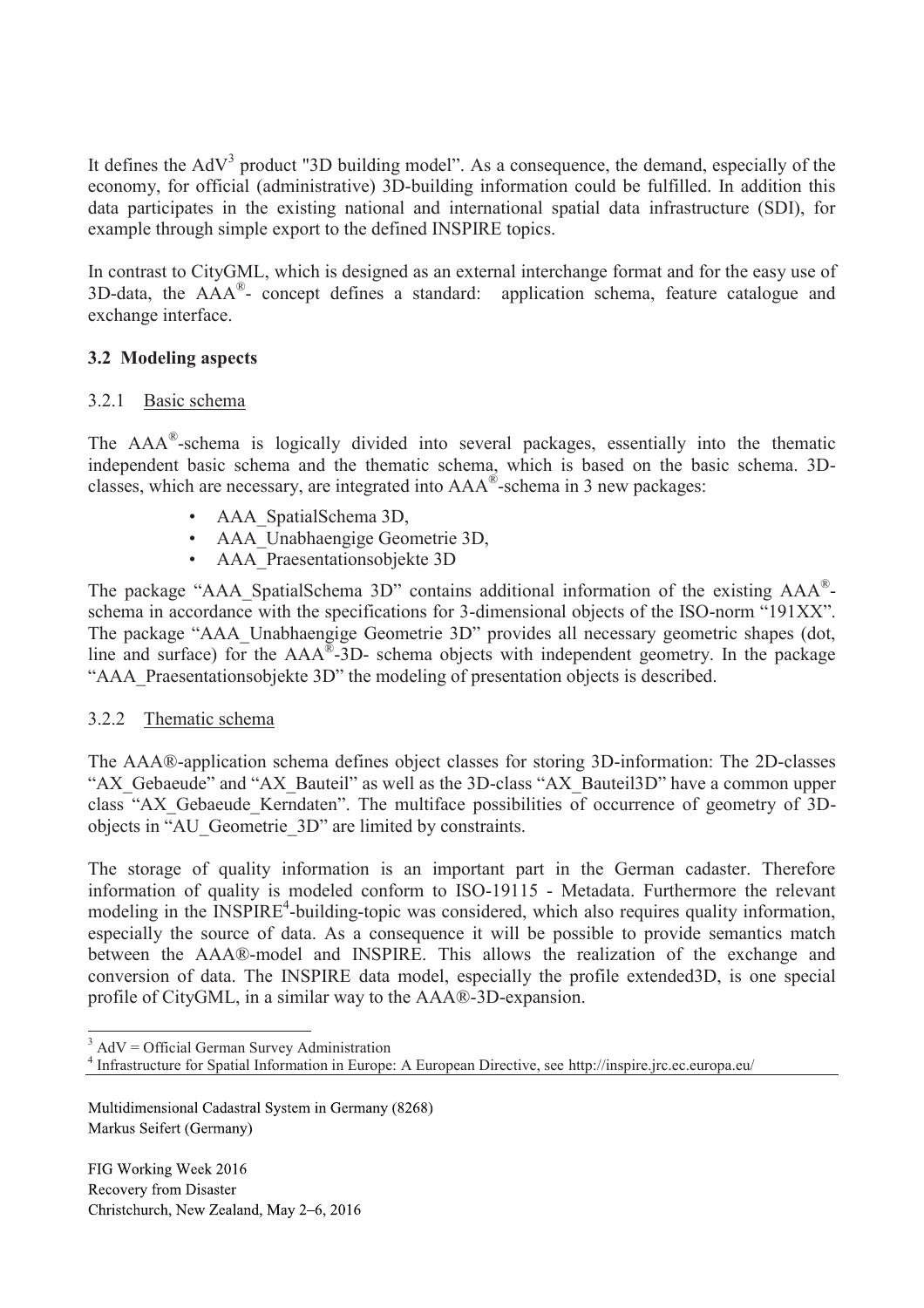

"Specification to the building  $3D''/AAA^{\circledR}$ - schema

"The 3D-building model of the AdV describes buildings in terms of the cadastral view as well as for topographic surveying (LoD 1-3, chapter 2). It does not take into account the modeling of interior rooms (LoD 4), or city topography. The 3D-building is an expansion of the "Hausumringe" (hose foot prints) in the third dimension, accumulated with attributes of associated cadastral 2Dobjects. Currently the product standard describes building resolutions conform to LoD 1 and LoD 2 (Gruber, U., 2011).

## **4. The fourth dimension (Time Component)**

Traditionally, in the German cadastre every change of a parcel (e.g. subdivision) is documented by surveying sketches and textual documentations. The development of the cadastral map is continuously monitored and every change over time can be restored in case of cadastral disputed, but usually using non-digital paper documents. Therefore, modern possibilities for inquiries were also a technical requirement for the AAA®- standard. Besides this more internal cadastral use-case there are lots of further requirements for the time-related cadastral information, such as:

Multidimensional Cadastral System in Germany (8268) Markus Seifert (Germany)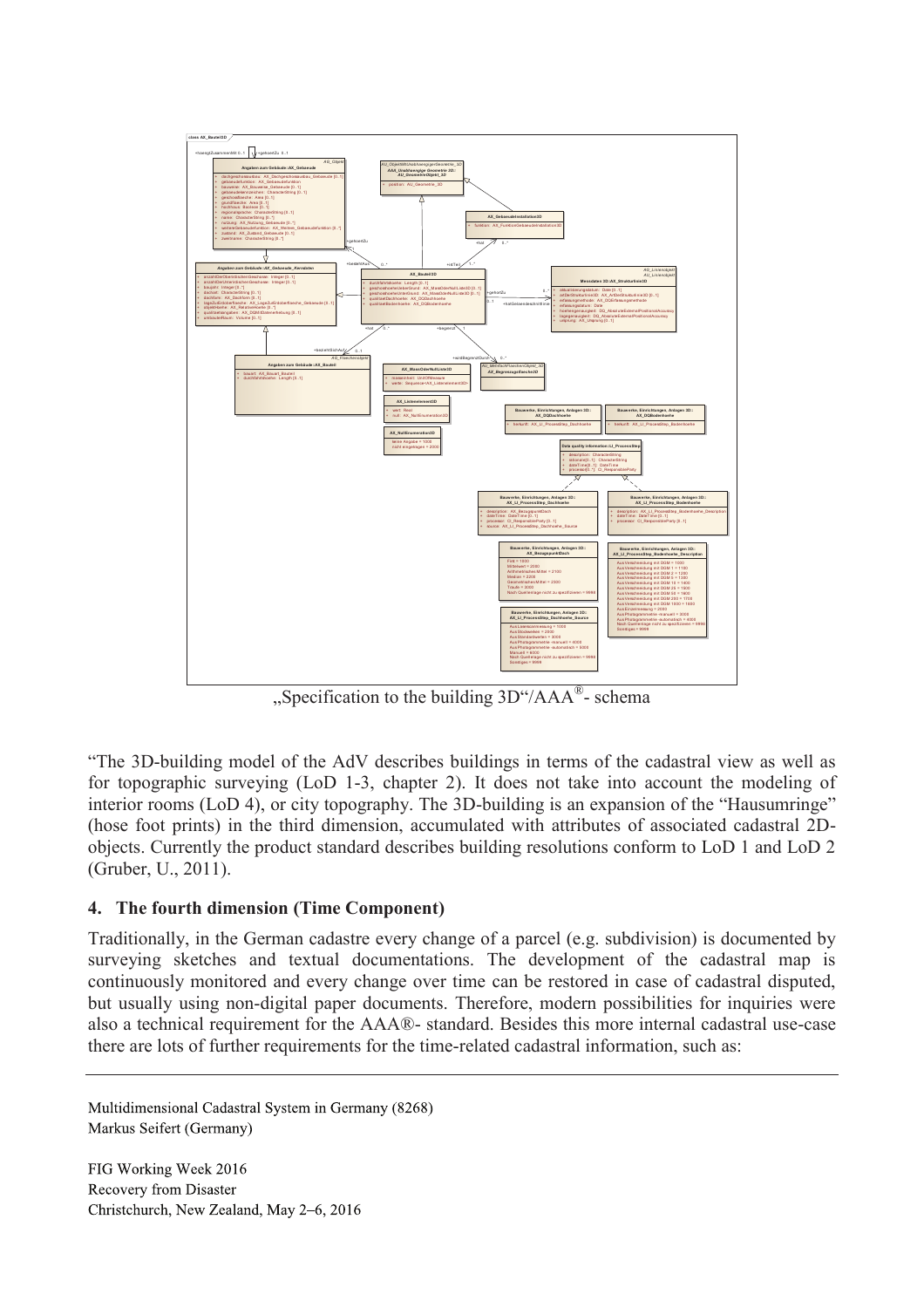- Monitoring the development of cities and villages over time<br>• Statistic of changes of land use and land cover
- Statistic of changes of land use and land cover
- Planning purposes
- Historical archiving
- Monitoring cultural heritage.

The AAA®-data model requires for each object a unique identifier together with a designated time stamp for creation and deletion of an object. However, once an object has to be deleted during an updating process the object will not be physically removed from the data base. Only the life cycle of the thematic relevance has ended, but not the existence of the object as an instance. A "deleted" object is then considered the as a historical information which can be easily distinguished from the actual information. Sometimes there are changes of an object which do not require the deletion of the object (e.g. only a name of the person changes). In that case also the different versions of an object can be stored. Within the AAA®-data model this approach is therefore called "versioning concept". Since every object carries life cycle information the storage of historical objects and versions of objects is not limited to any specific object type.

Within the AAA®-data model this approach is used for providing historical information as well as for the incremental updating of secondary used information systems.

## **5. CONCLUSIONS**

### **5.1 Availability of LoD 1 und LoD 2 in Germany**

Due to the constitutional responsibility of surveying and mapping the responsibility for cadastral data is on the state level. As mentioned above the Working Committee of the Surveying Authorities of the States of the Federal Republic of Germany (AdV) defines nationwide cadastral standards. In addition a nationwide access point was established in North Rhine-Westphalia to distribute about 21 million house coordinates (coordinates of buildings with an official address), about 50 million 2D- "Hausumringe" (house foot prints), LoD 1 and LoD 2 - data for Germany (for more information: www.adv-online.de).

### **5.2 4D – The Time Component**

Economy, science and administration have an increasing demand for official multi-dimensional spatial information (4D-geodata) as a base for multiple applications. The surveying and mapping administration in Germany has accepted this demand as a challenge to develop and realize sustainable conceptions for 4D-geodata, focusing on quick and economic solutions. In this context, national and international standards, infrastructures and activities had to be considered. The German AAA® cadaster standard takes into account the international standardization of ISO and OGC to include 4D-geodata as an economic solution for guidance and continuation.

#### **REFERENCES**

Multidimensional Cadastral System in Germany (8268) Markus Seifert (Germany)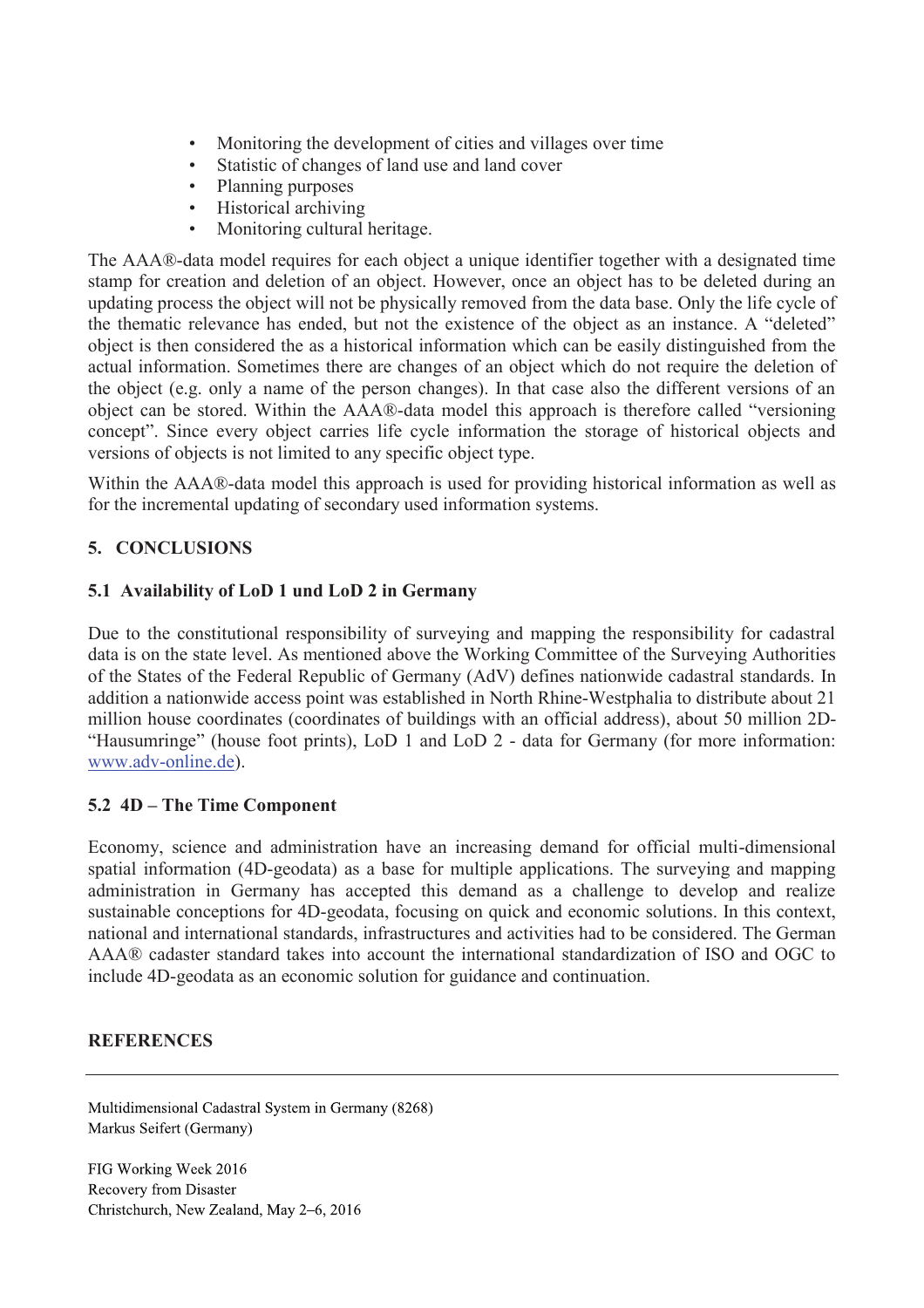**AdV, 2008**. Working Committee of the Surveying Authorities of the States of the Federal Republic of Germany: GeoInfoDok (ALKIS<sup>®</sup>) main document Version 6.0

**AdV (2008)**: Preliminary report "Digital Surface Models, architectural models" of the working groups "Geotopography" and "cadastre" for 120th Committee sessions of the Working Committee of the Surveying Authorities of the States of the Federal Republic of Germany on 10 to 11 September 2008.

**AdV (2009)**: Final minutes of the 121st Committee sessions of the Working Committee of the Surveying Authorities of the States of the Federal Republic of Germany of 9 to 10th September 2009.

**BImSchG (2012)**: Law to protect against harmful effects of air pollution, noise, vibration and similar phenomena, as amended by the 03.15.1974 26.9.2002, as last amended by Article 2 of G v. 06/27/2012. (Gesetz zum Schutz vor schädlichen Umwelteinwirkungen durch Luftverunreinigungen, Geräusche, Erschütterungen und ähnliche Vorgänge, vom 15.3.1974 i.d.F. vom 26.9.2002, zuletzt geändert durch Art. 2 G v. 27.6.2012)

**Gerschwitz, A., Gruber, U., Schlüter, S.:** Die dritte Dimension im ALKIS® . In: Kummer, K. & Frankenberger, J. (Hrsg.): Das deutsche Vermessungs- und Geoinformationswesen 2012. Wichmann Verlag, Berlin/Offenbach, 279-310. 2011

**Gröger, G., Kolbe, T. H., Nagel, C., Häfele, K.-H. (Hrsg.) 2012**, OGC City Geography Markup Language (CityGML), Encoding Standard, Version 2.0, OGC Doc No. 12-019, Open Geospatial Consortium, 2012.

**Gruber, U.:** Die dritte Dimension im amtlichen Vermessungswesen Deutschlands. In: Löwner, M.-O. Hillen, F. und Wohlfahrt, R. (Hrsg.): Geoinformatics "Mobility and Environment" 2012. Proceedings of "Geoinformation conference 2012" of 28-30.03.2012, Braunschweig, p. 303-309, 2012.

**HAWERK, Winfried:** Cadastre 2020 – New Trends in Germany's Cadastre **?!**, FIG XXII International Congress, Washington, D.C. USA, April 19-26 2002

**INSPIRE Thematic Working Group Building, 2012**, D2.8.III.2 Data Specification on Building – Draft Guidelines. Version 3.0rc3.

**Oestereich, Marco:** Das 3D-Gebäudemodelle im Level of Detail 2 des Landes NRW, NÖV 1/2014

**Riecken, J., Seifert, M.:** Challenges for the multi purpose cadastre, FIG Working Week 2012

**SIG 3D (2012)**, Quality concept: http://www.sig3d.org/index.php?catid=2&themaid=8777960, Last visit at 11.12.2012

#### **BIOGRAPHICAL NOTES**

**Ulrich Gruber** is working for the county of Recklinghausen, Germany. From 2002, Ulrich Gruber is member of the Special Interest Group 3D (SIG 3D) of the Spatial Data Infrastructure of Germany (GDI-DE). He is chair of the working group "ALKIS® 3D", member of the working group "CITYGML" and vice chair for the aforementioned SIG 3D. Since 2009, Ulrich Gruber is chair of the ALKIS® -department of Recklinghausen and in addition responsible for 3D- spatial information in the county. He is member of the group "3D building models" of the Surveying Authorities of the States of the Federal Republic of Germany (AdV) and is actively working on the development of the  $AAA^{\circledR}$  - standard, version 7.0. Ulrich Gruber is a member of the DVW eV - Society for

Multidimensional Cadastral System in Germany (8268) Markus Seifert (Germany)